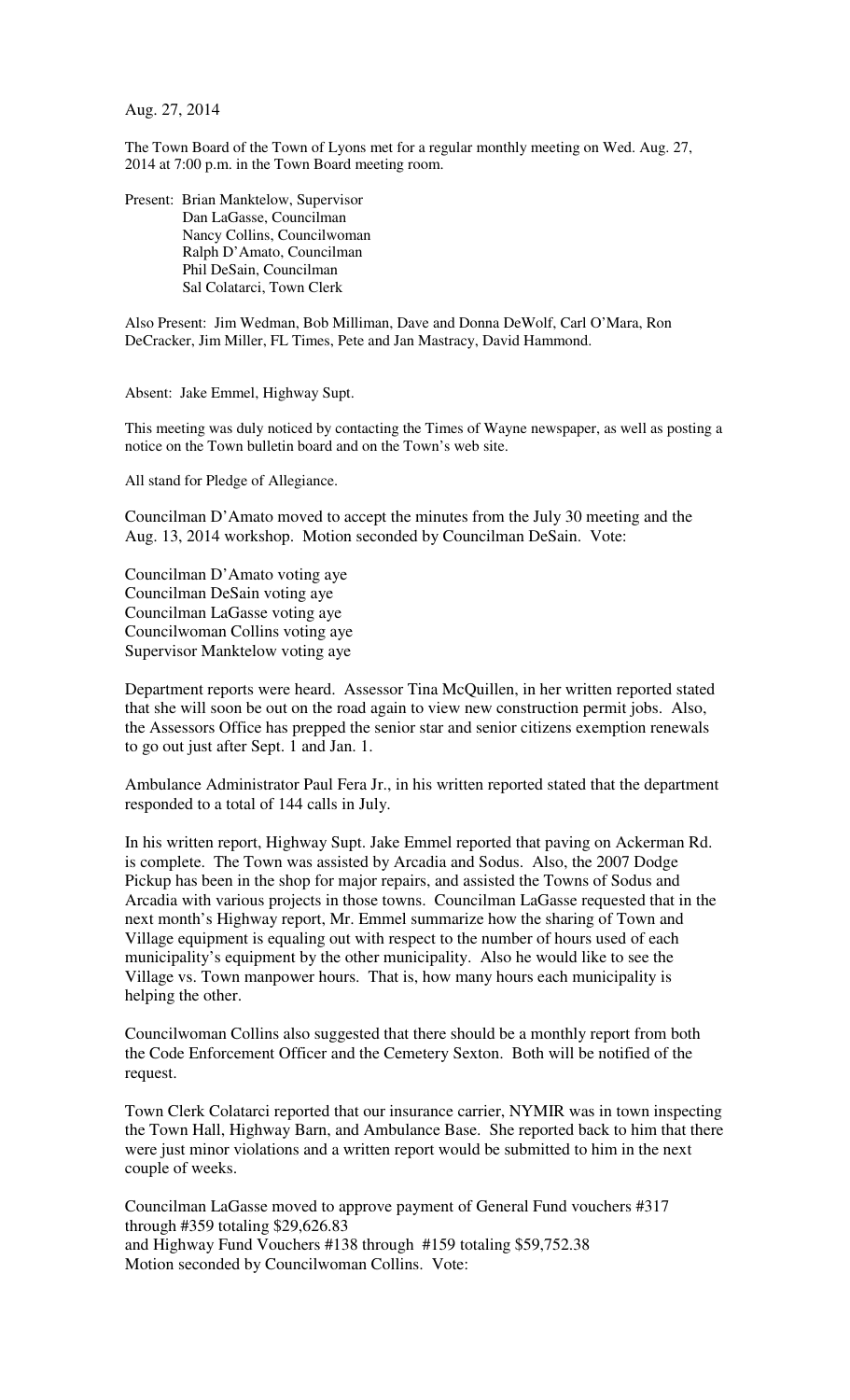Councilman LaGasse voting aye Councilwoman Collins voting aye Councilman D'Amato voting aye Councilman DeSain voting aye Supervisor Manktelow voting aye

Councilman DeSain moved to surplus 2 old riding lawn mowers, now just available for parts, once used at the cemetery for cutting grass…a John Deer and a Cub Cadet. The mowers can either be awarded to the highest sealed bidder or simply scrapped for cash. Motion seconded by Councilman D'Amato. Vote:

Councilman DeSain voting aye Councilman D'Amato voting aye Councilman LaGasse voting aye Councilwoman Collins voting aye Supervisor Manktelow voting aye

Town Clerk Colatarci was instructed to place the notice on the Town's web site, rather than incur the cost of advertising in the mowers to the highest bidder in the newspaper. The Town Board reserves the right to reject any or all bids.

 The Town Board then discussed Village dissolution. Although none of the Council Members had any updates, Supervisor Manktelow opened up the meeting to the public to ask if there were any questions. Some general questions asked by the public were answered by the Board.

The Board then discussed a draft proposal with regard to a job description for a full time Code Enforcement Officer for Lyons. Councilman D'Amato has been working on the job description and asked fellow Board Members for any changes or corrections. Mr. D'Amato said he was also awaiting input from the Town Attorney on the description. Meanwhile, the Board decided that the 2015 Town budget should include money for a full time Code Enforcement Officer.

Supervisor Manktelow said that the Engineering Firm hired by the Town, Barton and Loguidice will be doing a walk through of the Village hall at 76 William to determine what updates are needed at the location and at what cost. Also, Sharon Lilla from Barton and Loguidice is working on grant applications with the Department of State, for dissolution monies for the Town.

At 7:40 p.m., Councilman D'Amato moved to go into executive session to discuss a pending litigation matter and an employment matter. Motion seconded by Councilman LaGasse. Vote:

Councilman D'Amato voting aye Councilman LaGasse voting aye Councilman DeSain voting aye Councilwoman Collins voting aye Supervisor Manktelow voting aye

At 8:10 p.m., Councilman D'Amato moved to come out of executive session. Motion seconded by Councilman DeSain. Vote:

Councilman D'Amato voting aye Councilman DeSain voting aye Councilwoman Collins voting aye Councilman LaGasse voting aye Supervisor Manktelow voting aye

Councilwoman Collins moved that upon the recommendation of legal collection agent, Michael Colarco, Atty., the Town will not purse the collection efforts upon about 75 individuals (totaling about \$9,400.00) he feels it's not worth the time of money to purse such collections in court.